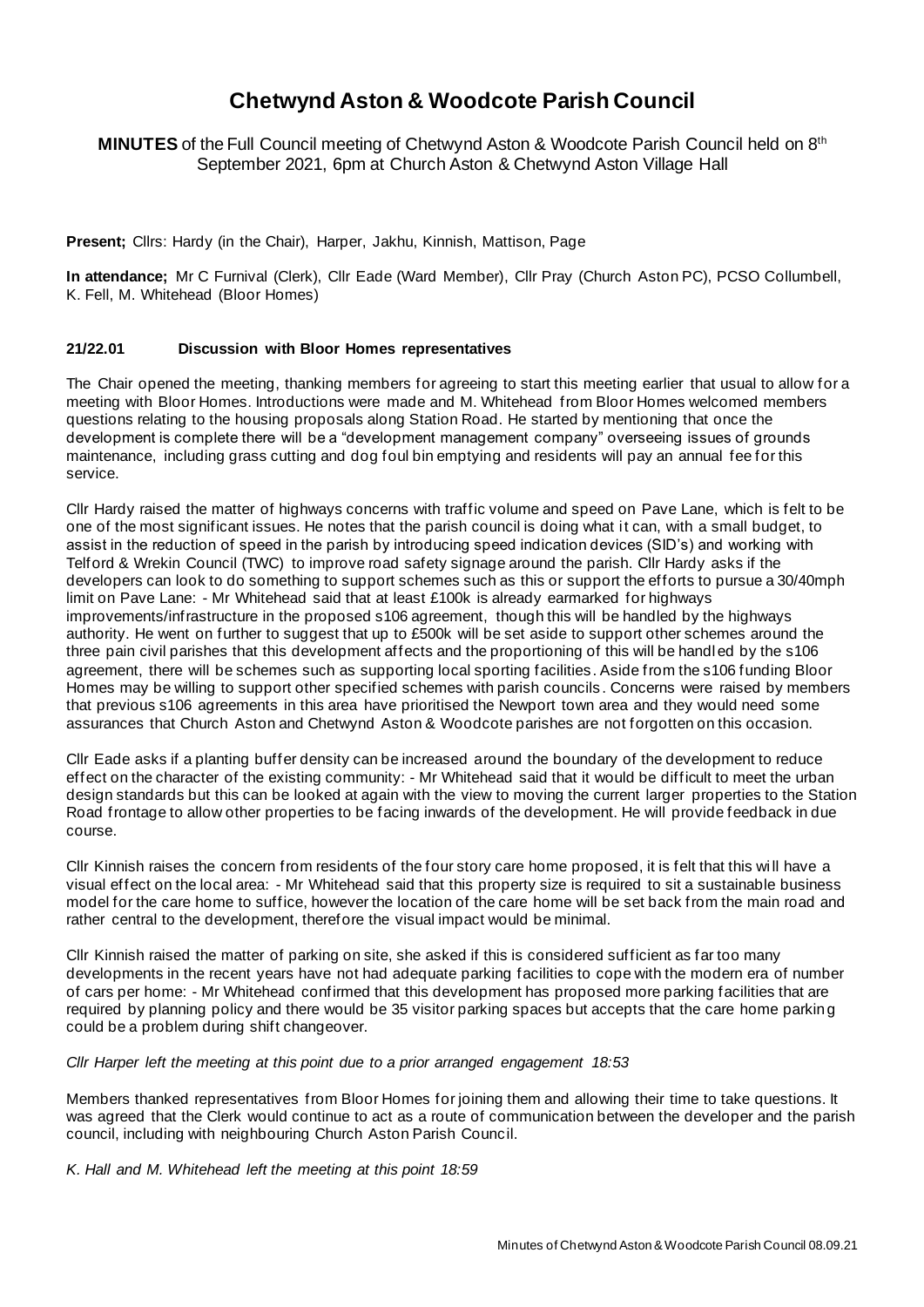# **21/22.02 Welcome and apologies**

Cllr Griffin gave his apologies due to ill health.

Members welcomed the new Clerk to his first meeting of this council and wished to record their thanks to I. Cruise-Taylor for all his work over these last 3 years. It was agreed between members to organise a £50 gift voucher and thank you card for the former Clerk.

# **21/22.03 Declaration of personal/pecuniary interests**

None declared.

# **21/22.04 Public session**

## *PCSO Collumbell arrived at 19:02*

There being no members of the public present it was agreed that Cllr Eade would give any reports at this moment as he needed to get to another meeting.

Cllr Eade reported: - TWC have agreed to place "not passable" signage at Pitchcroft Lane. He has been able to secure £1,200 to support the "Flicks in the Stick" events at the village hall and thanks the management team at the village hall for all their work to maintain this building.

## *Cllr Eade left 19:20*

PCSO Collumbell informed members that the new dedicated point of contact for this parish is PCSO Andy Hudson, who is currently recovering from illness. In the interim PCSO Collumbell is happy to be a point of contact and welcomed the Clerk to share his details with members.

Members raised their concerns with regards to speeding in the parish, namely on the A41, PCSO Collumbell confirmed that there are ANPR cameras on both the Red House roundabout and the A41, which consist of the two main entrance/exit points for the parish and encouraged the parish council to request to TWC for traffic regulation orders to reduce the speed to 40mph. Further concerns relating to the activities at Norwood and police communications were raised.

*PCSO Collumbell left at 19:38*

# **21/22.05 Minutes of the Full Council meeting held 22nd July 2021**

Members considered the draft minutes and unanimously to accept the minutes as a true record of the meeting held on 22<sup>nd</sup> July 2021 and be duly signed to that affect.

# **21/22.06 Planning applications**

Members considered the application put before them and concluded the following responses:

| Application number, location and proposal                                                      | <b>CAWPC</b> response |
|------------------------------------------------------------------------------------------------|-----------------------|
| TWC/2021/0845 - Golden Gates Lodge, Pave Lane, Chetwynd Aston, TF10 9LQ                        | Support, subject to   |
| Proposal: Variation of Condition 5 of TWC/2020/0391 (Demolition of west elevation lean         | design remain in-     |
| to extension. Replacement of 1no. window to first floor west elevation. Removal and repair     | keeping the listed    |
| of roof, repairs to plinths and finals, replacement of rain work goods and relocation of TV    | status of the         |
| ariel. Removal or repair of retaining walls, installation of pedestrian iron gate and railings | dwelling.             |
| and replacement of vehicle access gates and posts. Repairs to existing property brickwork      |                       |
| and decoration. Installation of a gas storage tank. Proposed internal works including new      |                       |
| WC in previous store room, installation of a new gas boiler, new kitchen and bathroom          |                       |
| fittings, installation of 2no. wood burning stoves, installation of underfloor heating and     |                       |
| slabs, re-plastering of ground floor walls and blocking up of an internal door way. Removal    |                       |
| of internal security bars from ground floor windows and first floor windows. Installation of   |                       |
| new skirting and flooring, repairs to 8no. doors and replacement of 3no. doors (Part-          |                       |
| Retrospective) (Listed Building Application) to allow for use of imitation cast iron rainwater |                       |
| goods to be used in place of the cast aluminium that were previously approved                  |                       |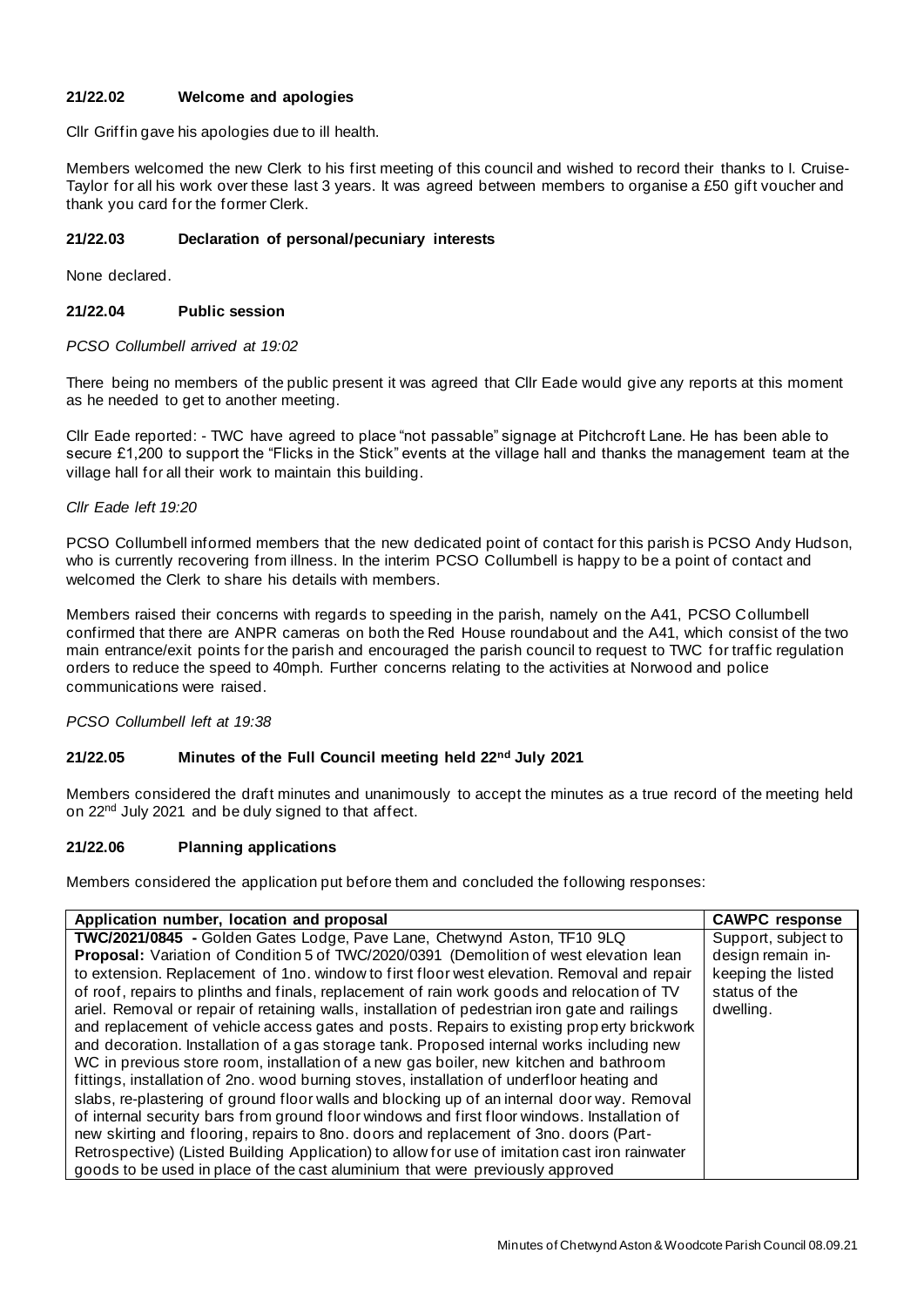# **21/22.07 Update on planters and SIDS**

Cllr Page reports: - NRS have completed a photo shoot with Councillors for the presentation of their sponsorship for the flower planters. It was agreed to advertise through the Newport Advertiser and other outlets. Winter flowers were agreed and Cllr Page will feed this back and organise.

Quotations have been sought for cleaning up ground around the planters and creating a buffer zone around the planters to prevent weed growth. Members agreed not to pursue at this stage.

It was agreed that Cllrs Hardy and Jakhu will organise a cleaning up session around the planters between themselves.

It was agreed to feed back to S. Wiley at TWC that further considerations for the moving of the salt bin will be given and to hold off this for now. The Clerk will also follow up the request for a new bin by Norwood House.

Members agreed that the Clerk would seek an update on the SID's changeover from standard battery supported to solar chargeable. Furthermore, the Clerk will seek to obtain siting permissions from the highways authority and use the opportunity to raise concerns with the signage opposite Aston Junction which does not appear to be working correctly.

## **21/22.08 Financial Information:**

Members reviewed the payments to be approved as listed:

|         | Date          | Payee            | <b>Expenses</b> | <b>Staff Cost</b> | <b>VAT</b> | total      |
|---------|---------------|------------------|-----------------|-------------------|------------|------------|
| 10      | 05/07/2021    | <b>HMRC Mth1</b> |                 | £122.00           |            | £122.00    |
| 11      | 05/07/2021    | HMRC mth 2       |                 | £122.40           |            | £122.40    |
| $12 \,$ | 05/07/2021    | HMRC mth 3       |                 | £122.40           |            | £122.40    |
| 13      | 09/07/2021    | Star Ad          | £125.00         |                   | £25.00     | £150.00    |
| 14      | 09/07/2021    | TWC CVS          | £100.00         |                   |            | £100.00    |
| 15      | 14/07/2021    | <b>Needes</b>    | £755.00         |                   |            | £755.00    |
| 16      | 14/07/2021    | <b>Broxap</b>    | £3,480.00       |                   |            | £3,480.00  |
| 17      | 28/07/2021    | Clerk Salary     |                 | £183.37           |            | £183.37    |
| 18      | 31/08/2021    | Clerk Salary     | £0.00           | £183.37           | £0.00      | £183.37    |
|         | <b>Total</b>  |                  | £4,460.00       | £733.54           | £25.00     | £5,218.54  |
|         | Total to date |                  | £10,575.48      | £1,284.05         | £1,168.59  | £13,028.12 |

Members reviewed the latest bank reconciliation and it was approved as an accurate record:

| Bank balance brought forward at 31st March 2021 | £15,885.52 |
|-------------------------------------------------|------------|
| Receipts to date                                | £ 4,850.40 |
| Less payments to date                           | £13,028.12 |
| <b>Balance at 31st August</b>                   | £ 7,707.80 |
|                                                 |            |
| Bank Balance at 31st August                     |            |
| Current account                                 | £ 7,707.80 |
| less uncleared payments                         |            |
| <b>Balance</b>                                  | £ 7,707.80 |

## **21/22.09 Report back from meetings attended**

Cllr Page reported that the village hall were very grateful for the recent grant by the parish council. A key will be organised for the Parish Clerk to access the hall for meetings.